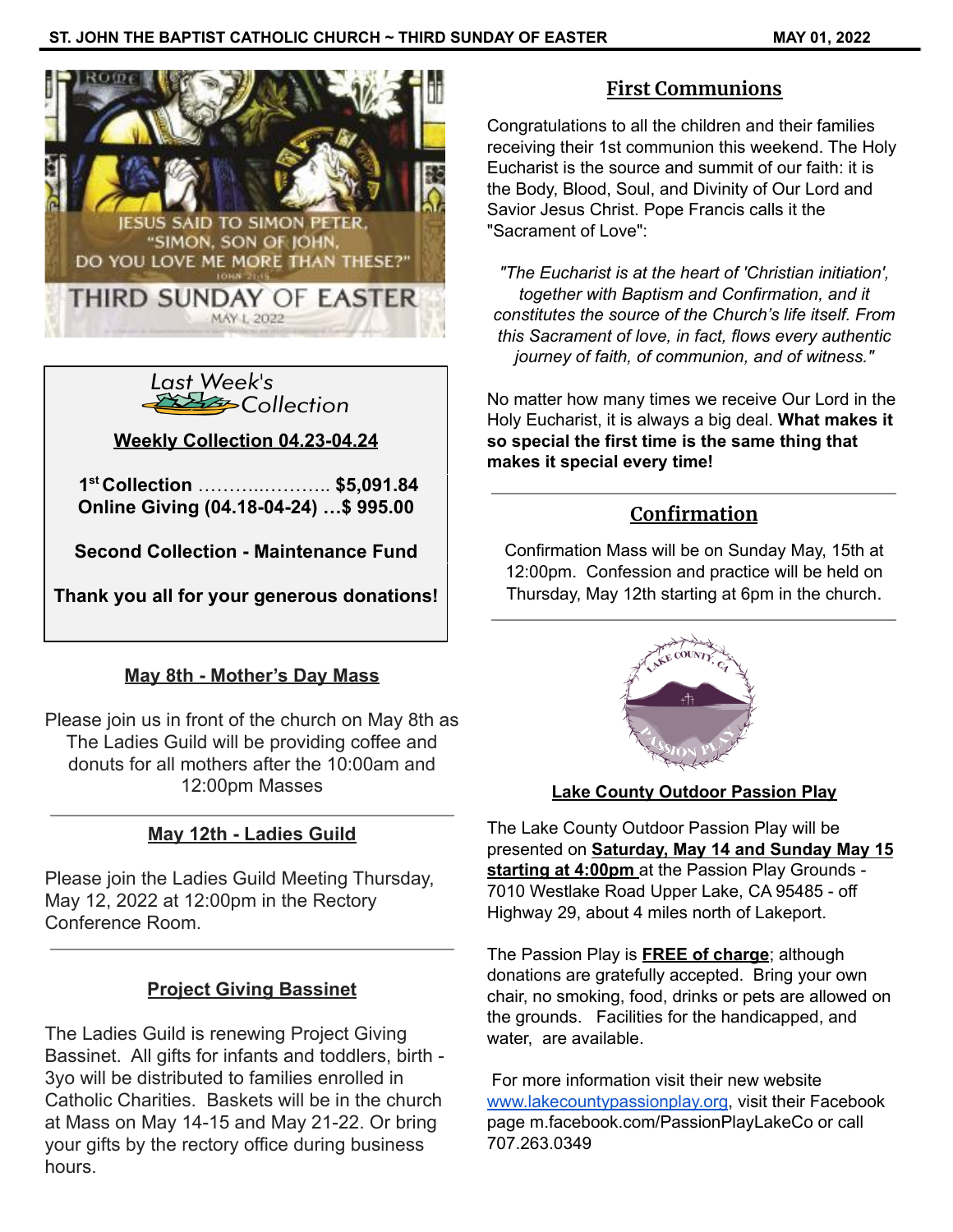#### The Cathedral of *Pilgrimage on May 21st* **ST. EUGENE** *at St. Eugene's*

*A celebration of Santa Rosa history: Coastal Miwok and Pomo settlements, early church communities, and the missions.* After 8:00am Mass - Stephen Morris will lead a 4 mile pilgrimage walk on a section of the Camino de Sonoma. RSVP/info: dsryouth@srdiocese.org // 310-849-2342. Flyers

with additional information available by the front doors.



# *Easter Flowers for 2022*

Easter flowers and decorations have been donated in memory of

the living or deceased loved ones of our Parish Community. They are being remembered at all the Masses this Easter Season.

> Navarro Al & Marion Spadoni Cal & Mae June Cavanaugh Bob & Gloria Simoncini Ambrose & Teresa Solari Ruby Azevedo Sarijane Van Sant Helen Azevedo Ruth Corson Vera Dolan Jack & Sharon Soracco Jean Brumnberger Mary Zandrino Frances Heining Eugene Buchignani Vincent Buchignani

Edwina Buchignani Ralph & Eda Sartori John & Olga Wilson The People of Ukraine Mr. Mrs. Paul Deregolo Mr. Robert Written Ms. Dawn Coop Mr. Mrs. J. Diregolo Mr. Mrs. G Ferro David Row Charles Bacigalupi Albert & Ghiglieri Toya, Sid, Alan Brown Joseph A. Bavaresco Barbara Bavaresco Nancy Davis Nello & Adela Marconcini Bob Marconcini Jose Vieyra Cristian Castañeda Catalina Torres Mary Haun Margarita Garcia Rojas Mr. Mrs Joseph Miksis John & Janice Torres Georgia Minaglia Aldo Peghin Platt Peghin Nancy Davis Kristein Peghin David Negus Peggy & Jim Hefron Fran & Herb Heinig Marie Owen Lea Bell Inez Bell Bob & Caroline Goodyear Liz Mc Cube Fred M. Loupy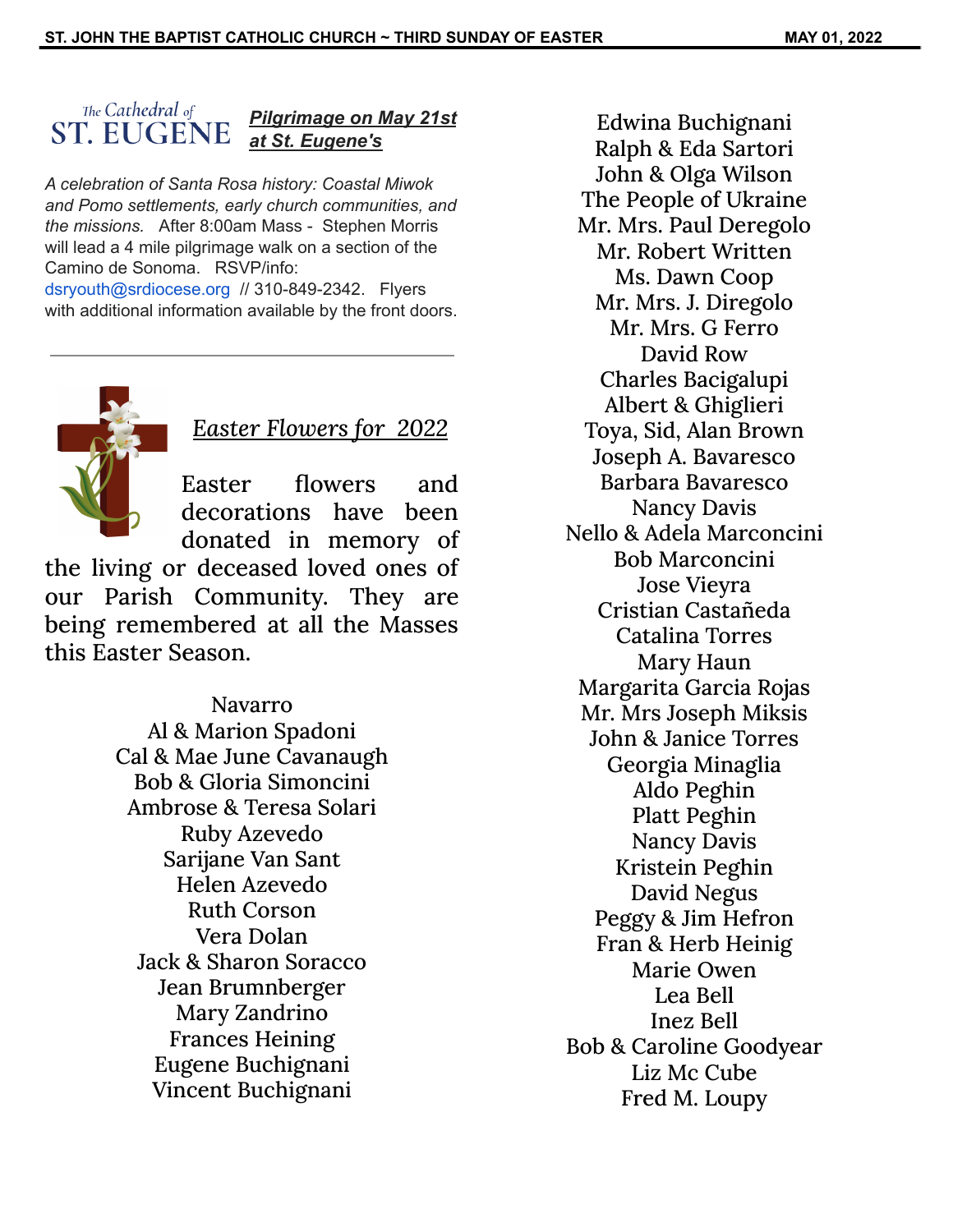Mr. Mrs. A Nardi Mr. Mrs. E. Loupy Beatrice Volpone Enrico Traverso Denis Brown John & Mary Diamond Dearl & Maria Walking James Johnson Anita Dixon Brad Coleman Mary Williamson Jim Mazzoni Aldo Pignin Patricia Pighin Bejie Swensan Aguirre Mike Mazzoni Patricia Shaughnessy Gerald Shaughnessy Alma Negri Leno Negri Helen Ragan Frank Fortescue Ceil & Joe Ingrassia Frances Ordyna Matthiel Larue Connie Brisneno Graciela Hernandez Joaquin Ramirez Joe Miksis Al, Pat, Kathy Sales Alfonzo & Angelica Sales Joseph, Victor Sr. Sales Oliva Ramirez Frank Faloni Della Faloni Livo DiPiero Christina Lepe Duarte Isidro & Lupe Macias Angelina Ramirez

Luis Zarate Marion Provenzale John Provenzale Rose Sarao Dominick Sarao Don Schwartz Gerry & Adolph Barbieri Larry & Ryan Perry Mamie Perry Olga & Arnie Sipila Bee Young Jack Filben Victor Serrano Family of Ralph & Eda Sartori Family Garcia Narvaez Seppi Family Tienda Family Bailey Family Platt Family Simpson Family Brown Family Pighin Family Torres Family Mabe Family Bianchetti Family Brazil Family Zandrino Family Bocci/Bromberger Family Salotti Family Passalacqua Family Mazzoni Family

**Remember, Lord, those who have died and have gone before us marked with the sign of faith, specially those for whom we now pray. May these and all who sleep in Christ find in Your presence light, happiness and peace. Through Christ our Lord. -Amen**